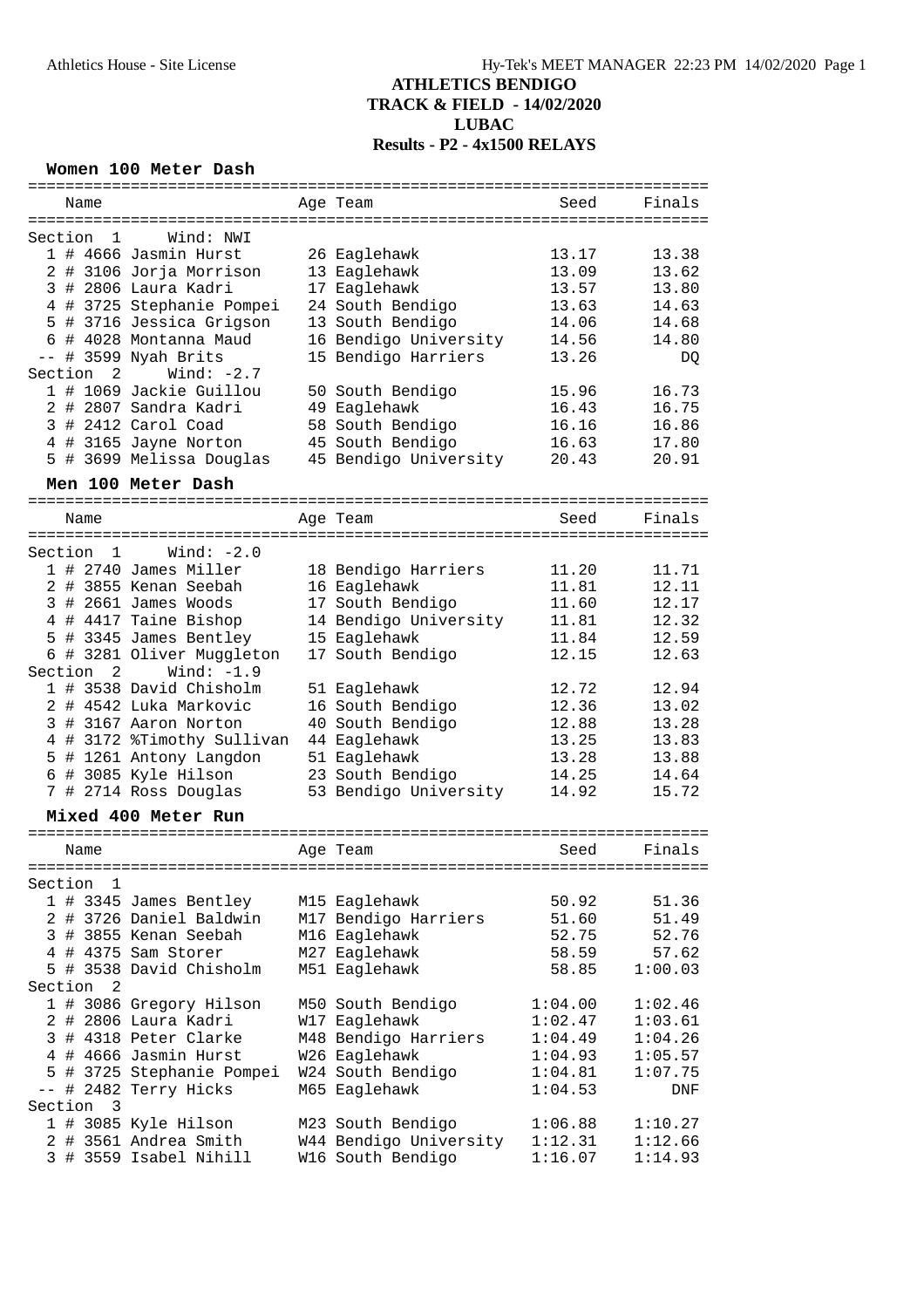## **ATHLETICS BENDIGO TRACK & FIELD - 14/02/2020 LUBAC Results - P2 - 4x1500 RELAYS**

| Mixed 400 Meter Run                                |                                 |                      |                       |           |
|----------------------------------------------------|---------------------------------|----------------------|-----------------------|-----------|
| 4 # 3480 Geoff Shaw                                | M72 Bendigo Harriers            | 1:15.02              | 1:15.37               |           |
| 5 # 2807 Sandra Kadri                              | W49 Eaglehawk                   | 1:23.72              | 1:24.06               |           |
| 6 # 2714 Ross Douglas                              | M53 Bendigo University 1:18.58  |                      | 1:26.56               |           |
| 7 # 2234 Hunter Gill                               | M71 Bendigo Harriers            | 1:31.24              | 1:36.70               |           |
| Mixed 3000 Meter Run                               |                                 |                      |                       |           |
| Name                                               | Age Team                        | Seed                 | Finals                |           |
|                                                    |                                 |                      |                       |           |
| Section 1                                          |                                 |                      |                       |           |
| 1 # 4148 Taine Lang                                | M16 Bendigo Harriers            | 10:20.01             | 10:19.04              |           |
| 2 # 3558 Bernard Nihill                            | M14 South Bendigo               | 10:21.76             | 10:28.78              |           |
| 3 # 2695 Mike Bieleny                              | M57 Bendigo University          | 10:31.69             | 11:04.14              |           |
| 4 # 3519 Russell Jenkins                           | M58 Bendigo University          | 10:21.45             | 11:37.53              |           |
| 5 # 1137 Anna de Vrieze                            | W33 South Bendigo               | 12:08.70             | 12:12.10              |           |
| Mixed 5000 Meter Run                               |                                 |                      |                       |           |
| =============================<br>Name              | Age Team                        | Seed                 | Finals                |           |
|                                                    | M13 South Bendigo               |                      | ===================== |           |
| 1 # 4299 Thomas McArthur<br>2 # 3820 Mychael Baker | M23 Bendigo Harriers            | 19:21.03<br>21:10.03 | 19:58.25<br>21:18.89  |           |
| 3 #11044 xTanner Fear                              | M13 Unattached                  |                      | X21:30.75             |           |
| 4 # 2234 Hunter Gill                               | M71 Bendigo Harriers            | 24:25.63             | 24:34.15              |           |
| 5 # 1357 Anne Buckley                              | W52 Bendigo Harriers            | 21:14.82             | 25:01.18              |           |
| 6 # 3699 Melissa Douglas                           | W45 Bendigo University 29:38.93 |                      | 25:01.20              |           |
| 7 # 2714 Ross Douglas                              | M53 Bendigo University          | 24:58.35             | 26:07.66              |           |
| Mixed 100 Meter Hurdles                            |                                 |                      |                       |           |
|                                                    |                                 |                      |                       |           |
| Name                                               | Age Team                        | Seed                 | Finals                |           |
| Wind: $-1.9$<br>Section 1                          |                                 |                      |                       |           |
| 1 # 2931 Geoff Jordan                              | M50 Bendigo Harriers            | 19.82                | 20.35                 |           |
| 2 # 1261 Antony Langdon                            | M51 Eaglehawk                   |                      | 22.02                 |           |
| Mixed 4x100 Meter Relay                            |                                 |                      |                       |           |
|                                                    |                                 |                      |                       |           |
| Team                                               |                                 | Seed                 | Finals                |           |
|                                                    |                                 |                      |                       |           |
| Section 1                                          |                                 |                      |                       |           |
| 1 Bendigo University<br>'A'                        |                                 |                      | 1:00.97               |           |
| 1) #3865 Tullie Rowe 15                            | 2) #4288 Isobel James-McCloy 14 |                      |                       |           |
| 3) #2780 Phoebe Lonsdale 14                        | 4) #4028 Montanna Maud 16       |                      |                       |           |
| Mixed 4x1500 Meter Relay Championship              |                                 |                      |                       |           |
| Team                                               |                                 | Seed                 | Finals                |           |
|                                                    |                                 |                      |                       |           |
| 1 Bendigo University 'C'                           |                                 |                      | 20:43.10              | 50+ MEN   |
| 1) #2779 David Lonsdale 51                         | 2) #3945 Craig Green 52         |                      |                       |           |
| 3) #2695 Mike Bieleny 57                           | 4) #3519 Russell Jenkins 58     |                      |                       |           |
| 2 Bendigo University 'A'                           |                                 |                      | X21:43.76             |           |
| 1) #11030 xEbony Woodward 11                       | 2) #4288 Isobel James-McCloy 14 |                      |                       |           |
| 3) #2780 Phoebe Lonsdale 14                        | 4) #3865 Tullie Rowe 15         |                      |                       |           |
| 3 South Bendigo 'A'                                |                                 |                      | 21:58.41              | U18 WOMEN |
| 1) #4623 Lauren White 16                           | 2) #3084 Caitlin Campbell 16    |                      |                       |           |

- 3) #218 Yazmin Hayes 17 4) #1289 Taryn Furletti 16
-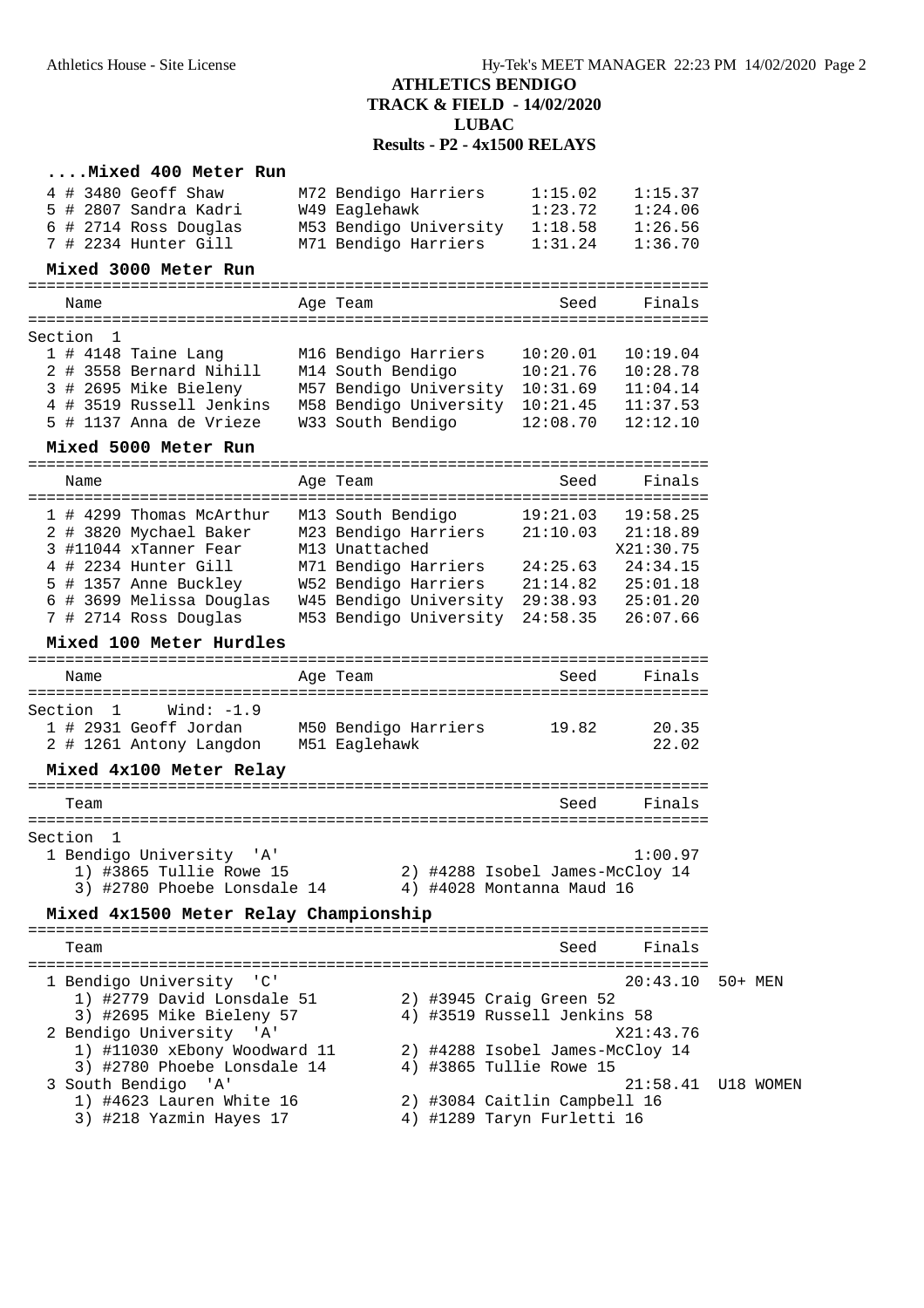# **ATHLETICS BENDIGO**

## **TRACK & FIELD - 14/02/2020**

**LUBAC**

**Results - P2 - 4x1500 RELAYS**

| Mixed 4x1500 Meter Relay Championship           |                         |                             |                   |                     |
|-------------------------------------------------|-------------------------|-----------------------------|-------------------|---------------------|
| 4 Bendigo University 'D'                        |                         |                             | X22:01.94         |                     |
| 1) #11029 xMason Woodward 13                    |                         | 2) #11044 xTanner Fear 13   |                   |                     |
| 3) #11043 xLewis Lonsdale 12                    | 4) #11017 xMax Rowe 14  |                             |                   |                     |
| 5 Bendigo Harriers 'A'                          |                         |                             | 23:34.53          | OPEN MEN            |
| 1) #4148 Taine Lang 16                          |                         | 2) #3820 Mychael Baker 23   |                   |                     |
| 3) #1217 James Russell 59                       | 4) #2234 Hunter Gill 71 |                             |                   |                     |
| 6 Bendigo University 'B'                        |                         |                             |                   | 25:20.08  40+ WOMEN |
| 1) #4465 Janet Hodnett 41                       |                         | 2) #3699 Melissa Douglas 45 |                   |                     |
| 3) #3561 Andrea Smith 44                        |                         | 4) #2668 Jo-Anne Russell 56 |                   |                     |
|                                                 |                         |                             |                   |                     |
| Mixed Pole Vault                                |                         |                             |                   |                     |
| Name                                            | Age Team                | Seed                        | Finals            |                     |
|                                                 |                         |                             |                   |                     |
| Flight<br>$\mathbf{1}$                          |                         |                             |                   |                     |
| 1 # 2661 James Woods                            | M17 South Bendigo       | 4.80m                       | 4.80m             |                     |
| 2 # 3086 Gregory Hilson                         | M50 South Bendigo       | 2.80m                       | 2.80m             |                     |
| 2 # 3480 Geoff Shaw                             | M72 Bendigo Harriers    | 2.90m                       | 2.80m             |                     |
| 4 # 2931 Geoff Jordan                           | M50 Bendigo Harriers    | 2.40m                       | 2.20 <sub>m</sub> |                     |
| 5 # 1279 Peter Curtis                           | M26 South Bendigo       | 2.25m                       | 2.00 <sub>m</sub> |                     |
|                                                 |                         |                             |                   |                     |
| Mixed Long Jump                                 |                         |                             |                   |                     |
| Name                                            | Age Team                | Seed                        | Finals            | Wind                |
| =====================================           |                         |                             |                   |                     |
| $1$ # 2412 Carol Coad                           | W58 South Bendigo       | 3.25m                       | 3.43m             | 3.6                 |
| -- # 2860 Kathryn Heagney                       | W69 Eaglehawk           | 3.18m                       | ND                | NWI                 |
| Flight 2                                        |                         |                             |                   |                     |
| $1$ # 2661 James Woods                          | M17 South Bendigo       | 6.52m                       | 6.36m             | 1.9                 |
| 2 # 3106 Jorja Morrison                         | W13 Eaglehawk           | 4.67m                       | 4.67m             | 2.4                 |
| 3 # 3538 David Chisholm                         | M51 Eaglehawk           | 4.95m                       | 4.65m             | 2.0                 |
|                                                 |                         |                             |                   |                     |
| 4 # 3599 Nyah Brits                             | W15 Bendigo Harriers    | 4.55m                       | 4.51m             | 2.5                 |
| 5 # 3443 Tiffany Bussem Jo W19 Bendigo Harriers |                         | 4.45m                       | 4.40m             | 2.0                 |
| 6 # 4318 Peter Clarke                           | M48 Bendigo Harriers    | 4.43m                       | 4.26m             | 4.2                 |
| 7 # 3480 Geoff Shaw                             | M72 Bendigo Harriers    | 4.32m                       | 4.16m             | 2.0                 |
| 8 # 3165 Jayne Norton                           | W45 South Bendigo       | 3.69m                       | 3.82m             | 2.8                 |
| Mixed Shot Put                                  |                         |                             |                   |                     |
|                                                 | Age Team                |                             | Finals            |                     |
| Name                                            |                         | Seed                        |                   |                     |
| Flight<br>$\mathbf 1$                           |                         |                             |                   |                     |
| 1#<br>321 Xylavene Beale                        | W14 Albury Athletics    | 11.67m                      | 11.48m            |                     |
| 2 # 3861 Mackenzie Cooper                       | M20 Bendigo Harriers    | 10.21m                      | 9.81m             |                     |
| 3 # 3862 Bailey Cooper                          | M22 Bendigo Harriers    | 10.20m                      | 9.43m             |                     |
| 4 # 3538 David Chisholm                         | M51 Eaglehawk           | 9.20m                       | 8.48m             |                     |
| 5 # 3052 Olivia Graham                          | W19 Eaglehawk           | 8.88m                       | 8.36m             |                     |
|                                                 |                         |                             |                   |                     |
| 6 # 3165 Jayne Norton                           | W45 South Bendigo       | 8.50m                       | 8.15m             |                     |
| 7 # 3167 Aaron Norton                           | M40 South Bendigo       | 8.35m                       | 7.88m             |                     |
| 8 # 4318 Peter Clarke                           | M48 Bendigo Harriers    |                             | 7.68m             |                     |
| # 3119 Craig Graham<br>8                        | M54 Eaglehawk           | 8.08m                       | 7.68m             |                     |
| 10 # 1823 Kellie Doering                        | W44 South Bendigo       | 7.74m                       | 7.38m             |                     |
| 11 # 2714 Ross Douglas                          | M53 Bendigo University  | 7.63m                       | 7.21m             |                     |
| $\overline{\phantom{0}}^2$<br>Flight            |                         |                             |                   |                     |
| 1 # 1279 Peter Curtis                           | M26 South Bendigo       | 8.44m                       | 8.53m             |                     |
| 2 # 2644 Eric Baker                             | M58 Bendigo Harriers    | 7.35m                       | 6.95m             |                     |
| 3 # 3075 Peter Savage                           | M65 Eaglehawk           | 6.80m                       | 6.53m             |                     |
| 4 # 2412 Carol Coad                             | W58 South Bendigo       | 6.48m                       | 5.93m             |                     |
|                                                 |                         |                             |                   |                     |